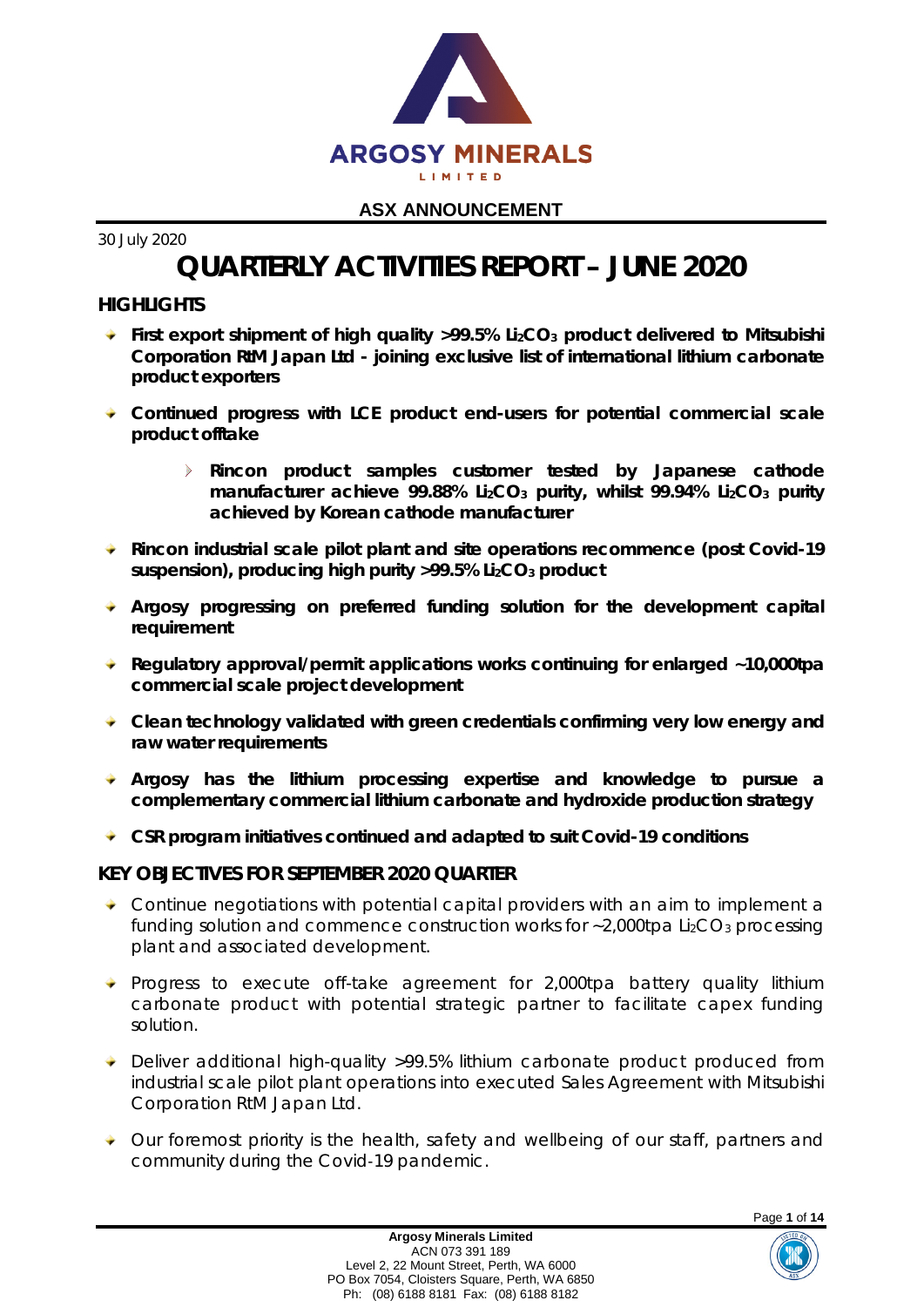

#### **EXECUTIVE SUMMARY**

Argosy Minerals Limited ("Argosy" or the "Company") continued its fast-track development strategy at the Rincon Lithium Project in Argentina, achieving significant milestones during the Quarter, including -:

- Delivered the maiden cargo comprising 5 tonnes of high-quality >99.5% lithium carbonate product produced from the Company's industrial scale pilot plant operations to Mitsubishi Corporation RtM Japan Ltd ("Mitsubishi RtM") via executed Sales and Purchase Agreement, thus joining the exclusive list of international lithium carbonate producers and exporters.
- Validation of our chemical process technology (expressly designed for our Rincon Lithium Project), confirming our environmentally clean and green credentials via a low emissions operation with a minimal carbon footprint, and low energy and raw water usage requirements.
- $\triangleright$ Delivered five separate lithium carbonate product test sample lots – produced at the Company's industrial scale pilot plant – to Mitsubishi Corporation RtM Japan Ltd, who supplied the five samples to a Japanese end-user customer, with the analysis results provided to the Company confirming the samples achieved up to 99.88%  $Li<sub>2</sub>CO<sub>3</sub>$  purity.
- Delivered two separate lithium carbonate product test samples produced at the Company's industrial scale pilot plant – to a large Korean battery cathode manufacturer, who analysed the samples and achieved results of 99.94% and 99.93% Li2CO3 purity – the highest purity sample results to date.
- The Company resumed its industrial scale pilot plant lithium carbonate processing and production operations – using the Company's exclusive, proprietary and successful environmentally clean chemical process technology, specially developed for our Rincon Lithium Project - to continue producing >99.5% Li2CO<sub>3</sub> product to deliver into the Sales and Purchase Agreement executed with Mitsubishi Corporation RtM Japan Ltd.

With current government actions for Covid-19 and associated measures across Argentina and Asia, the Company has encountered delays to some of its operations. However, the Company is hopeful to resume regular on-going works as quickly as possible.

The Company was able to progress with its strategic investor and off-take process, albeit in more difficult circumstances due to lockdowns in most countries. Company executives held meetings with Japanese, Korean and European battery and lithium industry participants, to further advance interest for potential off-take arrangements and/or strategic relationships. Such interest is based on Argosy's validated and demonstrated ability to produce high quality lithium carbonate and lithium hydroxide products.

The Company continued to progress works necessary to prepare and submit applications for the commercial scale 10,000tpa operation (albeit encountering delays due to Covid-19 measures enacted within the Salta Province resulting in restricted access), including project

Page **2** of **14**

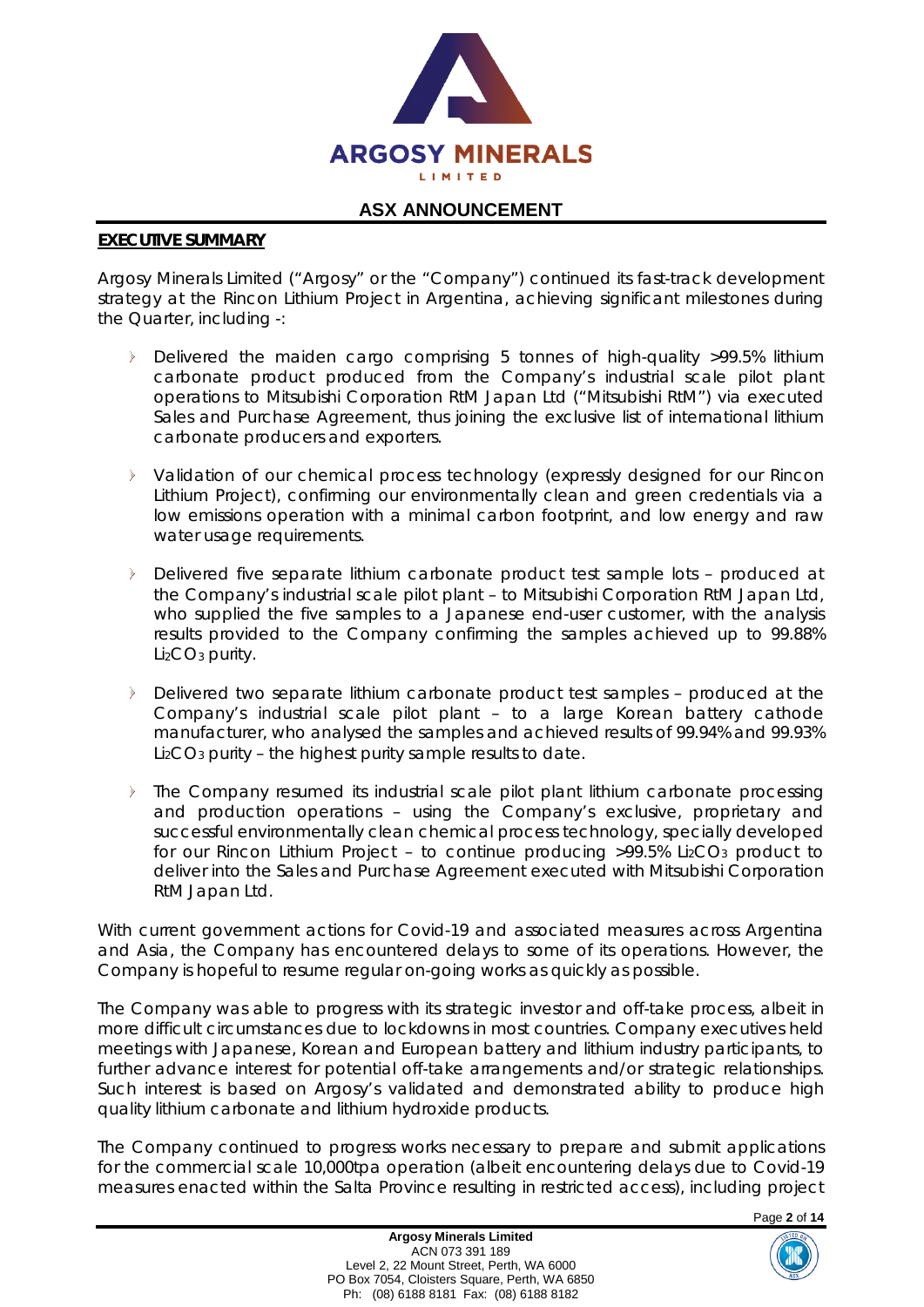

development approvals/permits and associated environmental impact assessment. Due to site access restrictions, Argosy is now targeting to submit these applications and supporting documents during the December Quarter.

The development strategy and work programme for the Company's highly prospective Tonopah Lithium Project ("TLP"), located in Nevada, USA - strategically near Albemarle's Silver Peak operation – have been deferred until the Covid-19 pandemic eases in USA.

The milestones achieved this Quarter reinforce that Argosy continues to genuinely deliver on its 'fast-track' lithium development strategy, particularly with the work completed to qualify our lithium carbonate product with potential customer end-users. Argosy remains confident that key upcoming milestones and achievements will prove successful to demonstrate the long-term sustainability of the Rincon Lithium Project and allow progress toward commercial scale development.

Apart from Argosy's achievements and progress during the Quarter, lithium markets and lithium product prices remained under pressure, which will continue to be further impacted by the Covid-19 pandemic over coming months.

However, a positive viewpoint has been the strong government support globally for the electric/hybrid vehicle and energy storage markets, most notably in Europe. Further, a major incentive for European auto makers to switch to EV's is the implementation of  $CO<sub>2</sub>$ emission standards in 2021. Another key driver which supports the strong growth in the lithium sector is the current build programme of battery mega-factories, again, particularly in Europe, which is receiving increased government support and is emerging as the leading battery mega-factory region.

The Company is in a strong financial position with cash reserves of ~\$4.4 million (as at 30 June 2020), and will maintain prudent financial management that based on current budgeting, funds the Company till late-2021. Argosy will also consider further cash preservation measures as required.



**Rincon Lithium Project – Argentina** (77.5% JV interest, earning up to 90%)

**Figure 1. Rincon Lithium Project – Pilot Plant Lithium Carbonate Production Operations**



Page **3** of **14**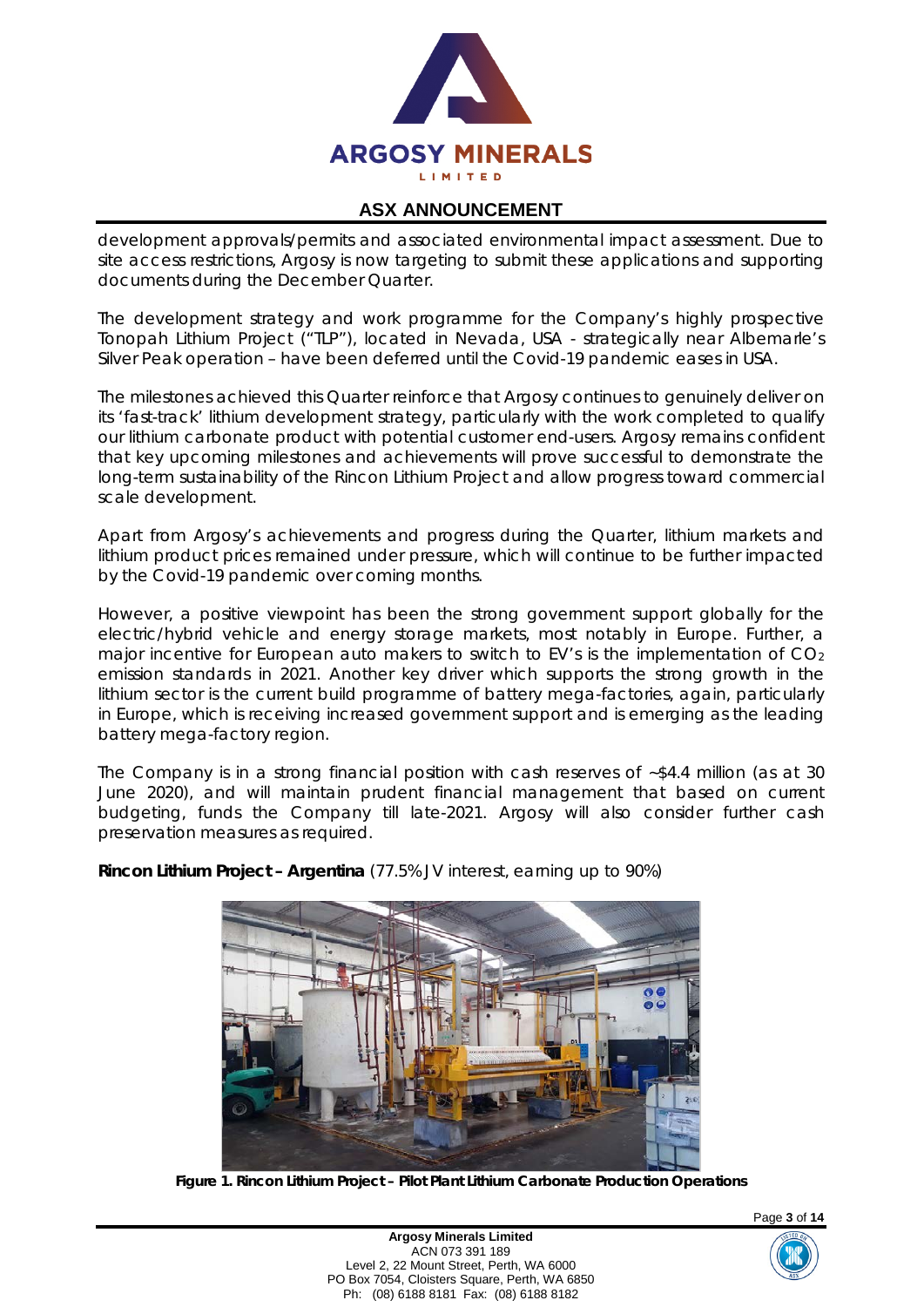

The Rincon Lithium Project is the flagship asset in Argosy's lithium development strategy, located within the Salar del Rincon in Salta Province, Argentina, in the world renowned "lithium triangle". The Project is a JV partnership with pre-eminent lithium processing expert Pablo Alurralde. His extensive historical works within the Project area and the Salar, together with successful works completed to date have established a well-defined pathway to target commercial production of battery quality LCE product.

A summary of works conducted during the Quarter is noted below.

### *Clean Technology / Green Credentials*

Argosy has focused on developing a chemical process technology that is conscious of limiting its environmental footprint. The two key environmental factors which set our technology apart from other lithium carbonate producers are:

- Lower energy use consuming <1MW for 2,000tpa operation and ~3MW for 10,000tpa operation.
- Lower raw water consumption flow rate of  $\sim 6$ m<sup>3</sup>/h for 2,000tpa operation and ~40m3/h for 10,000tpa operation.

Raw water usage requirements are significantly reduced via recycling ~90% of the brine fed through the process plant and is returned to the salar in a balanced/neutral state. The water usage process will ensure there is no impact on people, animals or natural vegetation, and all raw water will be sourced from natural flows beneath the salar, which evaporates if not used, thus maintaining the equilibrium process at the salar.

Energy for the 2,000tpa operation will be provided by the nearby gas pipeline. The low energy use equates to a smaller carbon footprint than many in the industry. The Rincon Lithium Project's environmental credentials will also be boosted by the potential use of solar energy. The Company is investigating utilising electricity generated from the nearby Altiplano 200 solar power plant. This project will generate 208MW and potentially provide a valuable source of energy for the 10,000tpa operation.

The chemical process technology developed for the Rincon Lithium Project will be a low emissions operation with a small carbon footprint.

#### *Lithium Carbonate Production Operations & First Product Shipment Delivered*

The Company successfully completed the first export shipment of high quality  $>99.5\%$  Li<sub>2</sub>CO<sub>3</sub> product – using the Company's exclusive, proprietary and successful environmentally clean chemical process technology – and delivered to Mitsubishi Corporation RtM Japan Ltd, thus joining the exclusive list of international lithium carbonate product exporters.

Argosy recommenced industrial scale pilot plant processing and production operations in June, following suspending operations in the previous Quarter due to Covid-19 measures.



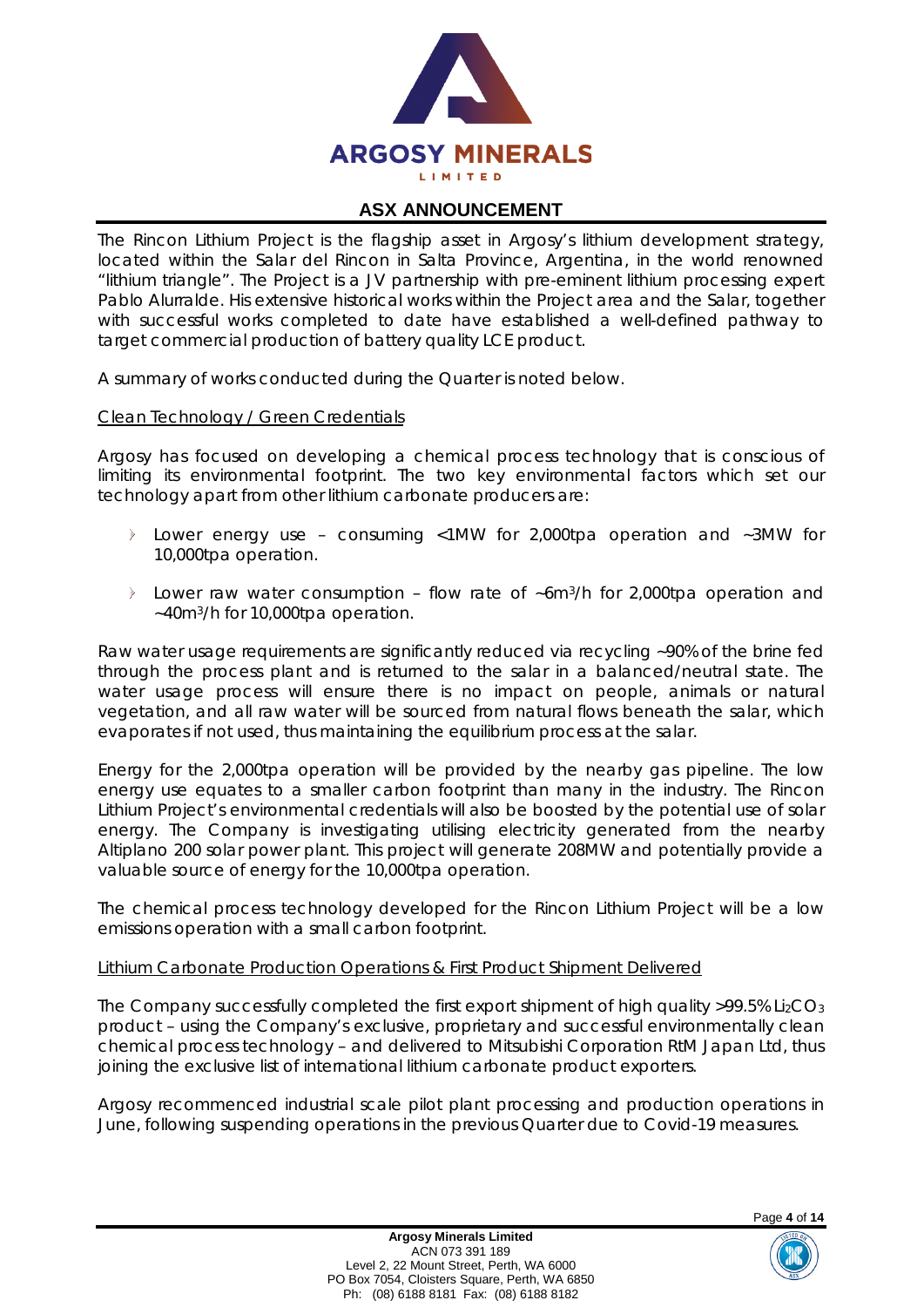

The Company has put in place all necessary health, safety and bio-security protocols in consultation with the Salta Province government and Secretary of Mining and Energy requirements for the safe resumption of our operations.

As such, the Company is continuing production of  $>99.5\%$  Li<sub>2</sub>CO<sub>3</sub> product to deliver into the Sales and Purchase Agreement executed with Mitsubishi RtM, following the initial successful product shipment. The next shipment will be scheduled to a new end-user customer associated with Mitsubishi RtM, who were supplied the five product test samples, which achieved analysis results up to 99.88% Li<sub>2</sub>CO<sub>3</sub> purity. Given these exceptional results, the end-user customer requested a 500kg product sample as part of the next phase of the product qualification process, which the Company is arranging to freight. Following this round of testing, the customer has requested a full container of Li<sub>2</sub>CO<sub>3</sub> product from our industrial scale pilot plant operations, which is being produced and prepared for delivery when required.

Whilst the Company's focus and priority is to commence construction and associated works on the next stage ~2,000tpa modular process plant operation, the Company re-confirms the industrial scale pilot plant has delivered on its original strategy of having successfully proven the chemical process technology – thus maximising our distinct advantage (from our junior peers). It allows Argosy to utilise the industrial scale pilot plant for small-scale lithium carbonate production operations, with product sales to a major international conglomerate, whilst reinforcing the long-standing customer relationship for future larger product sales and off-take arrangements.



**Figures 2-3. Rincon Lithium Project – High Quality >99.5% Lithium Carbonate Product**

#### *2,000tpa Commercial Project Development Works & Funding Solution*

As per the Company's core strategy to continue delivering outcomes that will enhance our value proposition, Argosy's focus and priority will continue being the ~2,000tpa modular lithium carbonate processing plant operation as the next step in the scale-up development of the Rincon Lithium Project.

> **Argosy Minerals Limited** ACN 073 391 189 Level 2, 22 Mount Street, Perth, WA 6000 PO Box 7054, Cloisters Square, Perth, WA 6850 Ph: (08) 6188 8181 Fax: (08) 6188 8182



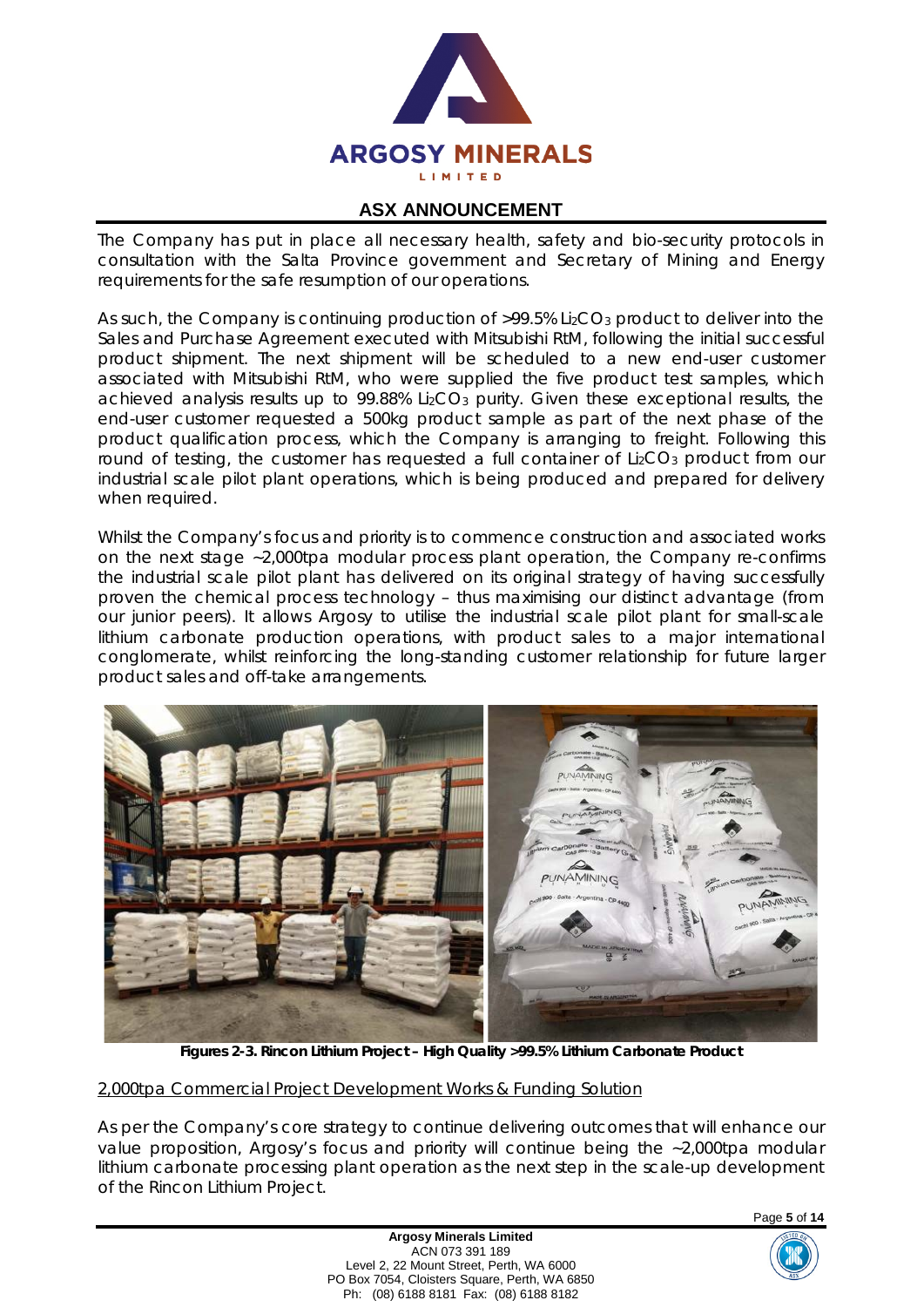

Based on Argosy's current plans, development of the ~2,000tpa processing plant is estimated for a 12-15 month construction timeframe (from commencement), with a ~3-4 month commissioning period thereafter.

The key task and focus for the Company during the Quarter has been advancing discussions with a number of potential capital providers for the ~2,000tpa processing plant capital requirements, and prioritising its preferred funding structure.

The Company has progressed positively with the funding solution for the ~2,000tpa operation capital requirements during the Quarter, with several partial funding proposals received (which the Company is reviewing). However due to Covid-19 measures, this process has slowed down. This was predominantly due to other countries being affected more severely than in Australia (including the Company's potential capital provider), which limited our ability to progress efficiently. In addition, global lithium markets continue to suffer impediments, which have affected our progress.

Company executives continue to focus on closing the funding arrangement and remain positive for a successful outcome during Q3, 2020.



**Figure 4. Rincon Lithium Project – Installed Solar Panels Providing Power on Site**

#### *10,000tpa Commercial Project Development Works & Approvals/Permitting Process*

The Company continued works in preparation for future development of the ~10,000tpa commercial scale operation. These works, and in conjunction with appointed specialist environmental consultants, were delayed due to Covid-19 measures in Salta Province, which restricted access and other movements. However, the Company is progressing works to prepare the necessary applications for the approvals/permits for the ~10,000tpa operation. The application documents require comprehensive detail – covering environment, chemicals, community, and baseline studies.



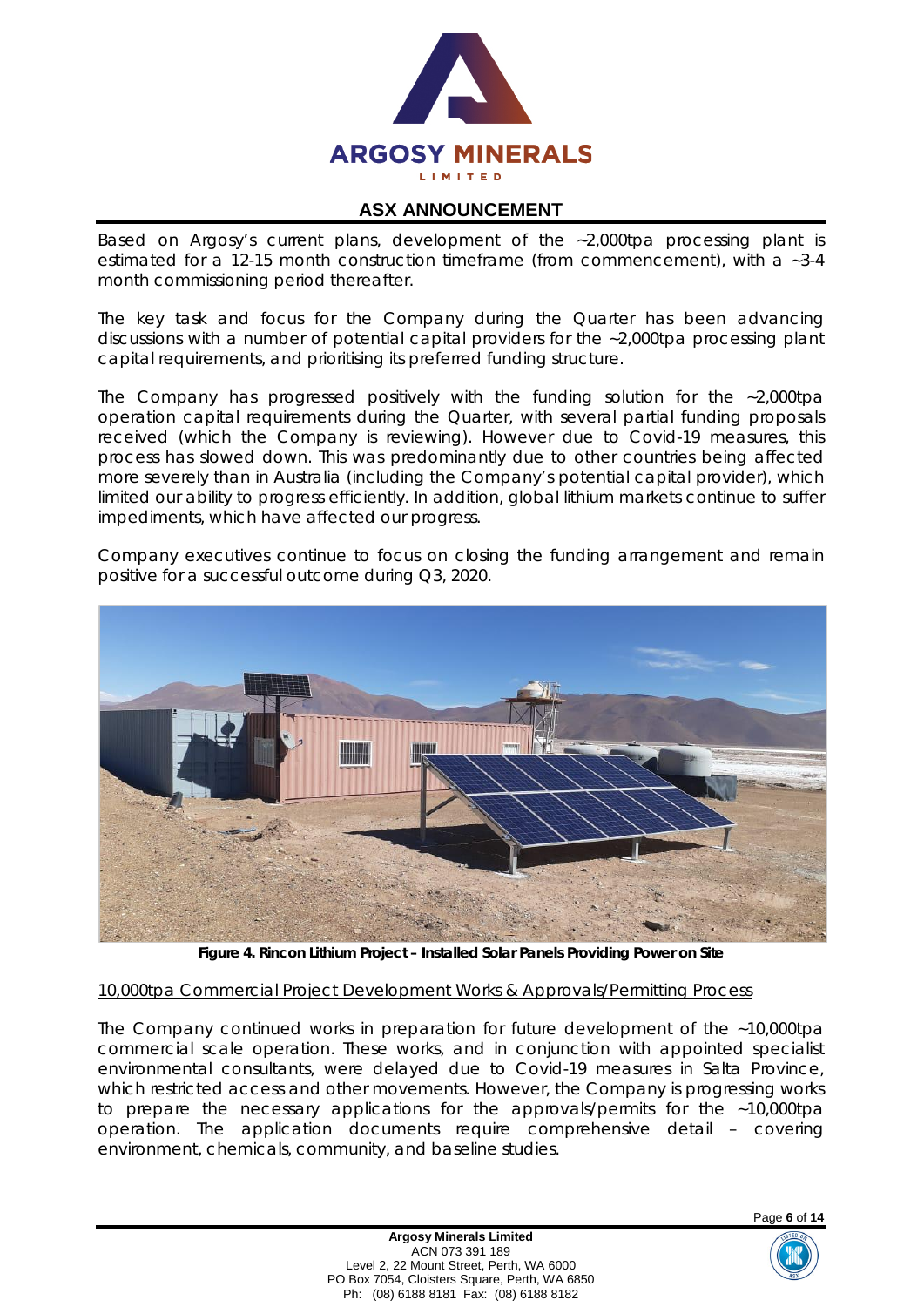

These works, following the Covid-19 delays during the Quarter, are now currently scheduled for completion during the December Quarter 2020, with submission of the associated EIR/EIA soon thereafter.

Successful proof of chemical process technology utilising the industrial scale pilot plant has proven the Company will be able to deliver similar exceptional product quality results in both the ~2,000tpa and ~10,000tpa operations.

#### *Strategic Investment & Commercial Off-take Arrangements*

Argosy has continued to focus on securing strategic relationship/partnership(s) to ensure the successful commercial development of the Rincon Lithium Project, including conducting meetings with Japanese, Korean and European battery and lithium industry participants to further advance interest from such strategic parties for product off-take arrangements and the potential ~2,000tpa modular scale and/or ~10,000tpa commercial scale project development with associated capex funding/investment.

The Company's strategy and production plans continue to be well received, however current prevailing market conditions have slowed progress, with overriding concern pertaining to near term lithium prices and near-term supply/demand requirements.

Current factors under consideration with these groups involves product pricing and related off-take arrangements, LCE product specification requirements, scale of initial and longerterm commercial operations and associated funding requirements, and structure and framework of the strategic relationship.

The Company has de-risked some of these concerns with its customer product sample testing program with Japanese and Korean battery cathode manufacturers, where our battery quality Li<sub>2</sub>CO<sub>3</sub> product – produced at the Company's industrial scale pilot plant – achieved results of up to 99.94% content, the highest purity sample results to date.

The product sample testing regime is part of the extensive product supplier qualification process with end-user customers and battery cathode manufacturers, to ensure integrity with these groups' manufacturing process systems. This marks a strong intent that the Company's lithium carbonate product quality and specification should enable progress through the rigorous supplier qualification process of several battery cathode manufacturers, and further advances the Company's options for potential Stage 2 off-take arrangements.

## **Tonopah Lithium Project – Nevada, USA** (100% interest)

Argosy owns a 100% interest in the tenements comprising the Tonopah Lithium Project ("**TLP**"), located in Nevada, USA. The project provides a relatively very cheap and low-risk opportunity to take an early stage lithium brine project and apply the Argosy strategy – as demonstrated at our Rincon Lithium Project, to similarly advance TLP. The project is located in one of the World's most favourable and stable mining jurisdictions and home to the USA's burgeoning electric vehicle industry, with well-developed infrastructure and a skilled local workforce.



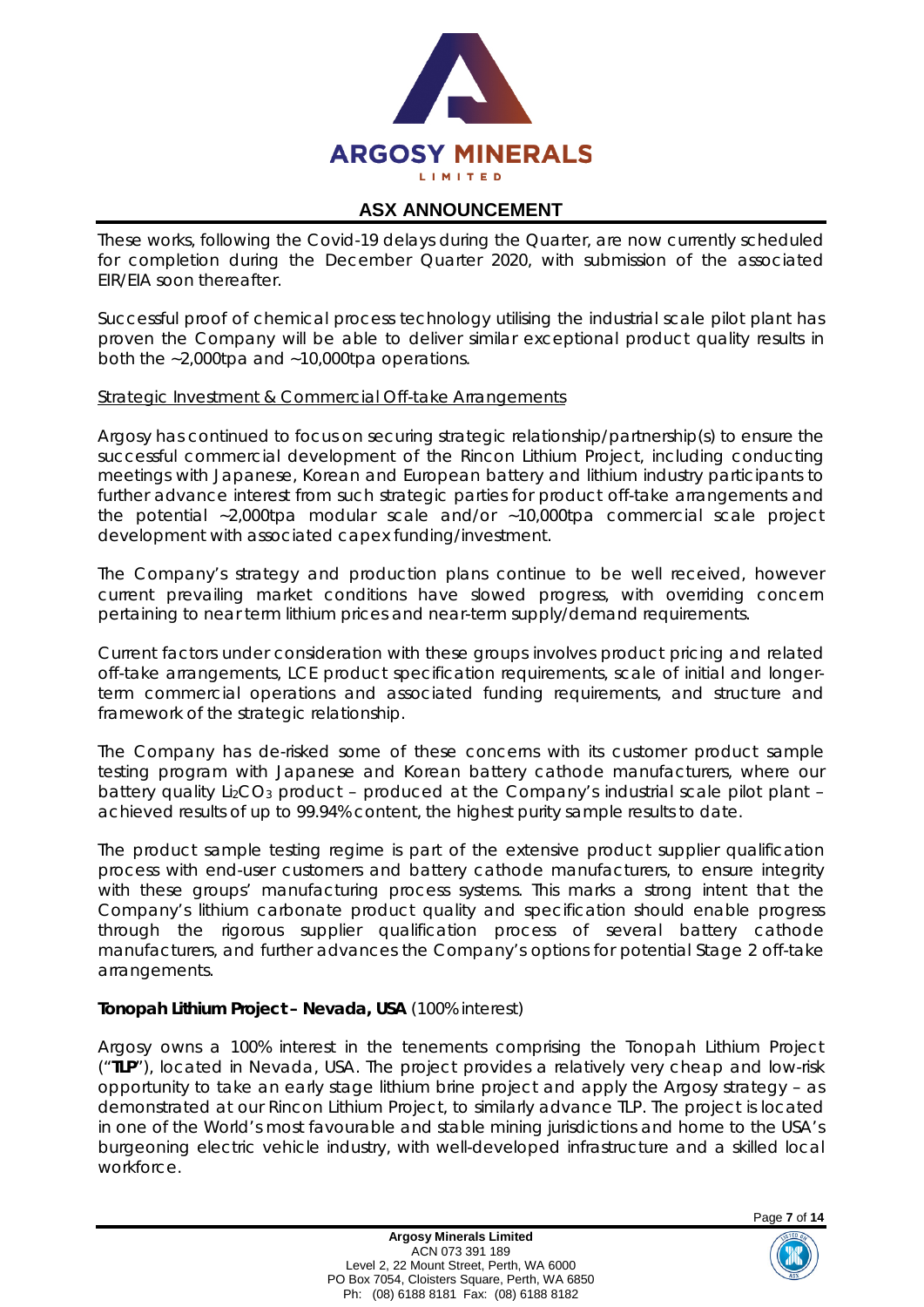

Argosy has deferred development strategy works and preparing a works programme for the Project until the Covid-19 pandemic eases and more stable conditions return in the USA.



**Figure 5. Location of the Tonopah Lithium Project (relative to Silver Peak Lithium Mine)**

## **Lithium Market Update**

Global lithium markets continue to suffer impediments to supply chains, operations and the sale of electric vehicles as result of Covid-19, which first began to impact the market in Q1 this year. Although, many of the sectors within the industry have recommenced operations, combined with the lifting of various travel embargoes, the demand for the lithium products has remained soft, directly affecting lithium product prices.

Lithium market prices remained stable during the Quarter, however prices reflected LCE product quality. Producers from Chile reported prices for June exports of between US\$7,800/t to US\$9,200/t FOB for Li<sub>2</sub>CO<sub>3</sub> product delivered to South Korea, whilst exports to Japan received sales prices of between US\$6,300/t to US\$9,100/t1 FOB. In contrast, other LCE producers, selling lower quality industrial grade product, were reporting average sales prices of ~US\$4,000/t. This is where Argosy is confident it will be able to achieve a higher market price for its high quality, low impurity, battery quality Li<sub>2</sub>CO<sub>3</sub> product and build a sustainable operation.

A key factor affecting lithium markets are the sales prices achieved by spodumene producers, which are at or below production costs. Spodumene producers continue to

Page **8** of **14**



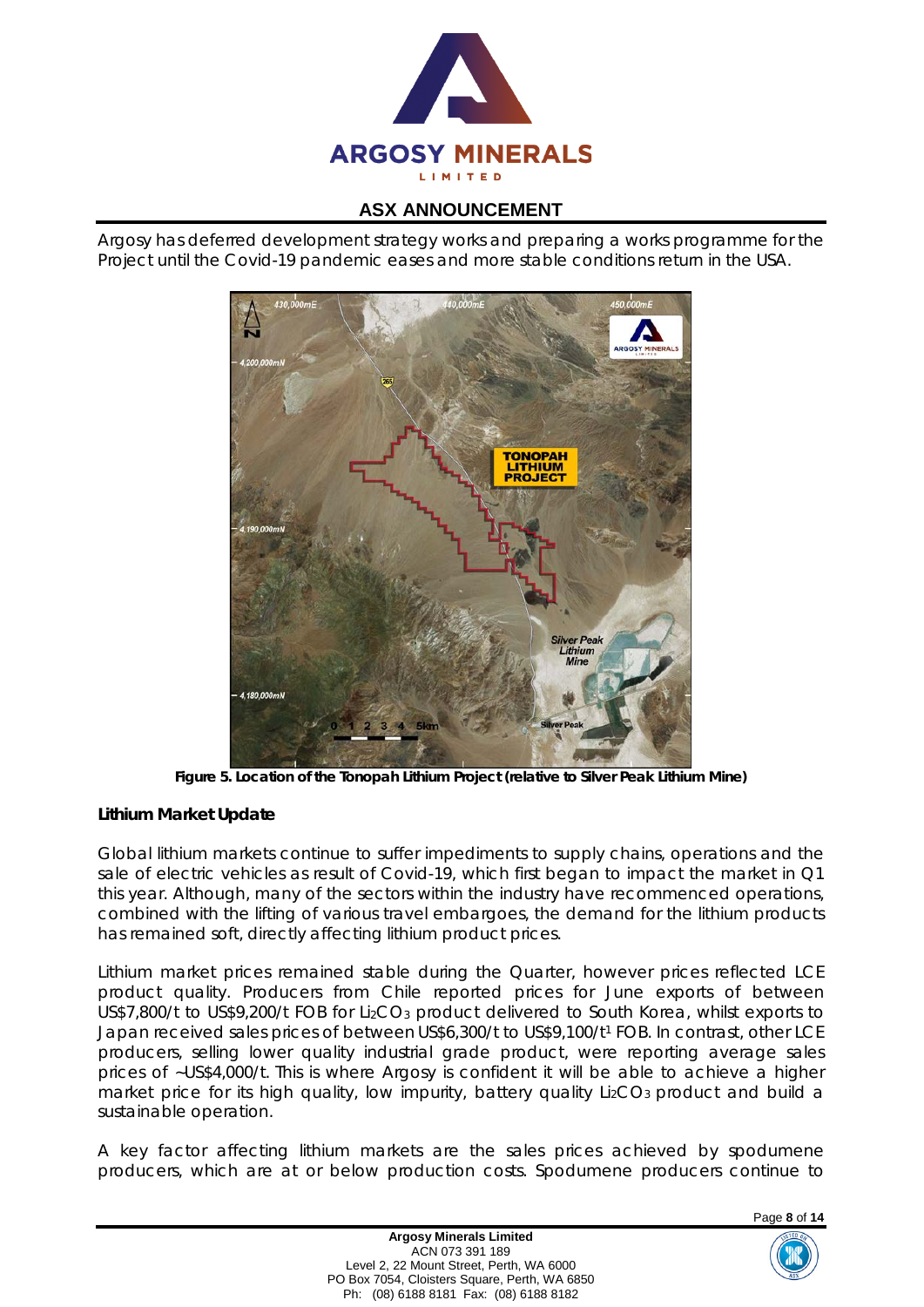

operate on a campaign basis or below design operating capacity, resulting in an increased cash burn for some companies and increased inventory levels.

The impact on brine producers is mixed, with many of the larger producers buffeted by the impacts of low prices due to existing higher priced long term contracts and a broader customer base outside of China.

The predominant driver to higher prices will be the demand by end users for batteries utilised within the electric/hybrid vehicle market and energy storage. In response to the economic fallout of Covid-19 there has been the strong government support globally for these markets, particularly in Europe with various governments announcing substantial and generous subsidy packages for EV purchases. China also continues to strongly support the EV industry with the extension of subsidies through to 2022.

A major incentive for European auto makers to switch to EV's is the implementation of  $CO<sub>2</sub>$ emission standards in 2021. A fine of €95 per gram above 95g/km per car sold will be introduced and failure to meet these standards could ultimately result in billions of dollars in fines. It obviously makes more sense to produce an EV with a  $CO<sub>2</sub>$  emission of 0g/km compared to the average ICE vehicle which produces  $CO<sub>2</sub>$  emission of 115g/km.

Another key driver which supports the strong long term growth in the lithium sector is the current build programme of battery mega-factories. China currently maintains the largest share of the market (~73%, with 322GWh in 2019). However, Europe is receiving increased government support and is emerging as the leading battery mega-factory region with 16 mega-factories and 413GWh of capacity in the pipeline for 2029. The UK recently announced it plans to attract a mega-factory with £1bn pledged to support the initiative. North America is planning to build eight mega-factories with 217GWh capacity by 2029. Benchmark Mineral Intelligence is forecasting 2,224GWh by 2029, which translates to a requirement of approximately 1.67 million tonnes of LCE product annually, with total 2020 LCE product demand forecast to be approximately 258,000 tonnes, thus a significant investment in new LCE product supply is required.

The lithium market fundamentals remain robust despite the current impact of Covid-19 and global inventory build-up throughout 2019. The construction of downstream capacity across cathode manufacturers and mega-factories is advancing at an extraordinary growth rate. The build programmes for these facilities will require a significant expansion in LCE product supply. This will not occur unless there is an increase in LCE prices required to incentivise new production. Current lithium prices are placing financial pressure on existing producers and inhibiting new production. The current market dynamics are unsustainable and the longer new production is stalled, the greater the potential impact on future LCE price increases.

Argosy is uniquely positioned, having developed our own proprietary and successful environmentally clean chemical process technology and produce a high purity battery quality Li<sub>2</sub>CO<sub>3</sub> product. As highlighted in the market by similar quality Li<sub>2</sub>CO<sub>3</sub> sales prices, Argosy is confident of successfully developing the Rincon Lithium Project in the current environment. The Company believes with the impending supply demand crunch forecast in coming years, we will be well positioned to leverage off our fast-track development strategy to capitalise when higher market prices are established (which aligns within the window that Argosy aims to enter commercial production operations).

Page **9** of **14**

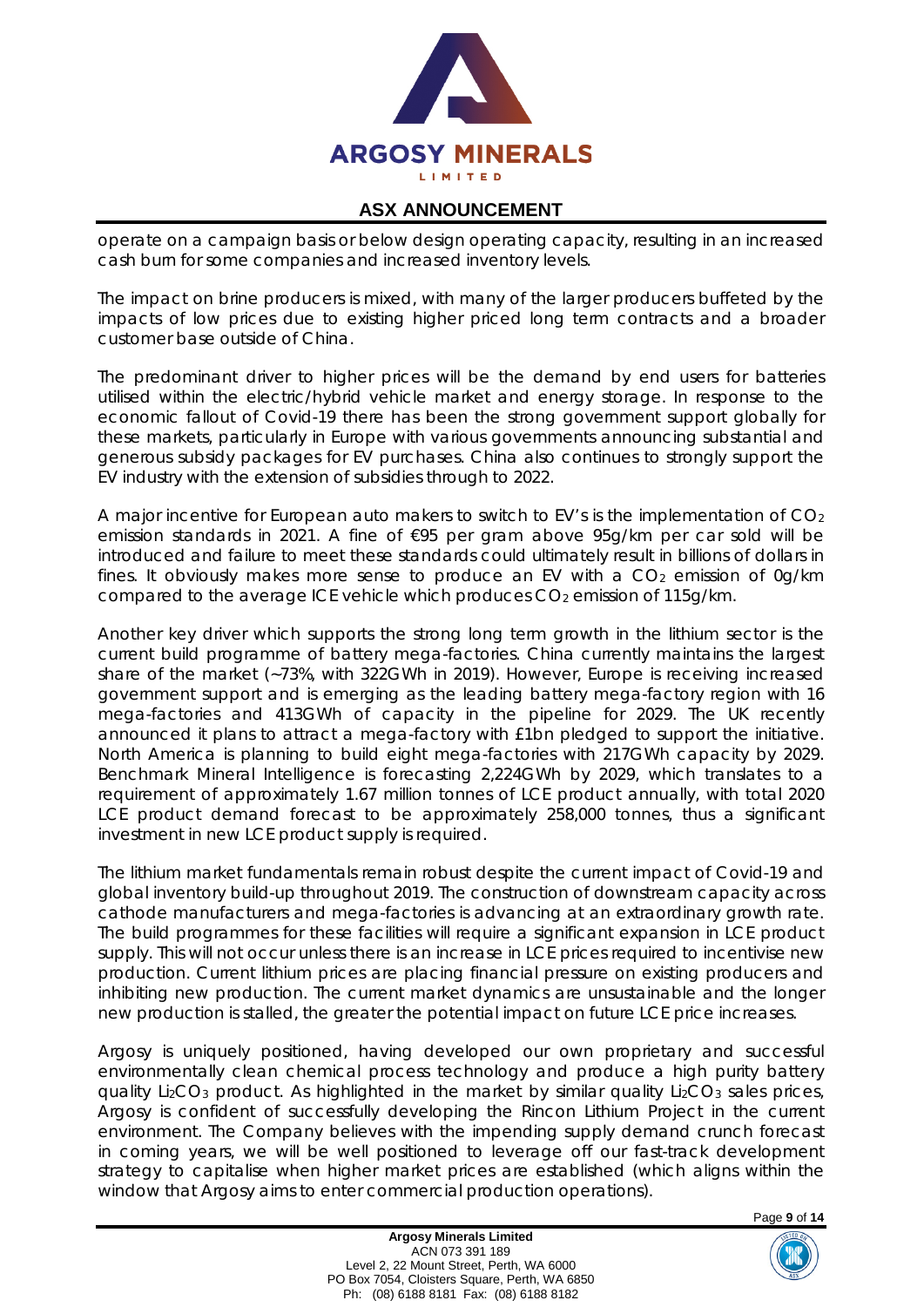

As such, Argosy remains confident in its strategy and ability to continue project development. As noted, good quality battery grade lithium carbonate and hydroxide remains a valuable product in-demand by wider market battery and EV customers. With Argosy's lithium processing expertise to produce battery quality lithium carbonate and the potential for a complementary lithium hydroxide production pathway, the Company is confident it is well placed to benefit over the longer-term, especially compared to other lithium companies who are not positioned to leverage the provision of end-use lithium chemical products to high-quality customers.

The key takeaway that the Company has formed in the medium term is that 'battery quality' lithium products sourced from reputable international suppliers (especially European and Japanese lithium product customers) will continue to be sought after, which aligns within the window that Argosy aims to enter commercial production operations.

Given Argosy is achieving battery quality product specification, the Company is confident in the longer-term market fundamentals and sustainable lithium price forecasts (in line with the consensus of other major lithium producers), to continue its fast-track development of the Rincon Lithium Project and pursue a development strategy for the Tonopah Lithium Project.

<sup>1</sup> iLi Markets – Chile Exports June 2020

#### **Covid-19 Update**

Regarding the Covid-19 pandemic, the Company is taking appropriate safety measures and actions to protect our staff and business operations, including precautions advised and regulated by the Australian and Argentine Governments.

First and foremost, our priority is the health, safety and wellbeing of our staff, partners and community, and as such, the Company is actively monitoring the Covid‐19 situation.

Argosy is pleased to advise that the Salta Province Ministry of Mining and Energy has undertaken inspections at the Rincon Lithium Project and verified the compliance with the Minimum Emergency Operations Plan. Agents from the Ministry of Mining and Energy within the Ministry of Production and Sustainable Development undertook the verification works, with special focus on the minimum emergency operations plans presented by the Company, according to the mandatory regulations of the mining authority. Within this framework, the works carried out by Puna Mining were verified.

#### **CSR Programme**

The Company has undertaken broad range CSR initiatives within the Salta Province, focusing on delivering on its CSR policies that begun in 2017, and building relationships with the community in the Salar del Rincon region and the local community.

Since this time, the Company has developed long-term relationships with the community and stakeholders as well as creating long lasting benefits. The Company has adapted elements of the programme due to Covid-19 developments.

Page **10** of **14**

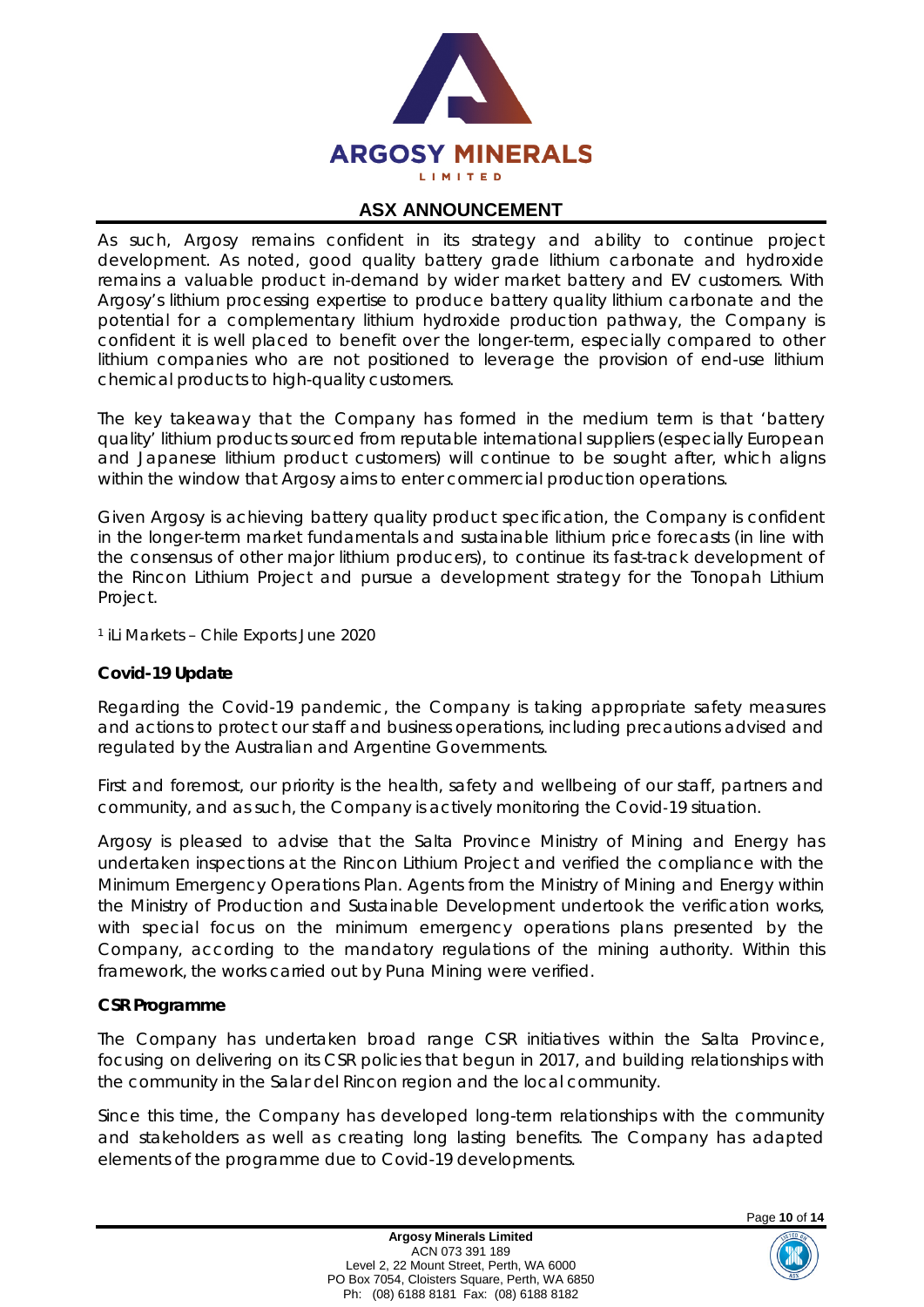

During the Quarter, the CSR team presented to the Salta Mining Chamber and Mining Department to investigate patterns and actual CSR implementation within the region. The findings were completed in May 2020 with key results being implemented into Argosy's 2020 CSR programme where possible.

Argosy's CSR programme to date has focussed on the following areas:

Pilot plant direct neighbours – hiring of employees from local community and implementation of the clean neighbourhood program.



**Figure 6. Rincon Lithium Project – Clean Neighbourhood Program**

- $\triangleright$ Local Suppliers - Priority given to local suppliers in goods and services.
- Local Employment Rise in the general percentage of local hiring of employees.
- San Jorge's neighbours (El Milagrito) Support to Foundation El Milagrito. Food was  $\blacktriangleright$ given weekly to 400 families (stopped in lock down due to Covid-19). General health of the community children and general advice to all parents and families.



**Figure 7. Rincon Lithium Project – Supporting Foundation El Milagrito**

**Local Government - Hospital supplies for Covid-19 prevention campaign. Emergency** program to support Foundation El Milagrito.

> **Argosy Minerals Limited** ACN 073 391 189 Level 2, 22 Mount Street, Perth, WA 6000 PO Box 7054, Cloisters Square, Perth, WA 6850 Ph: (08) 6188 8181 Fax: (08) 6188 8182



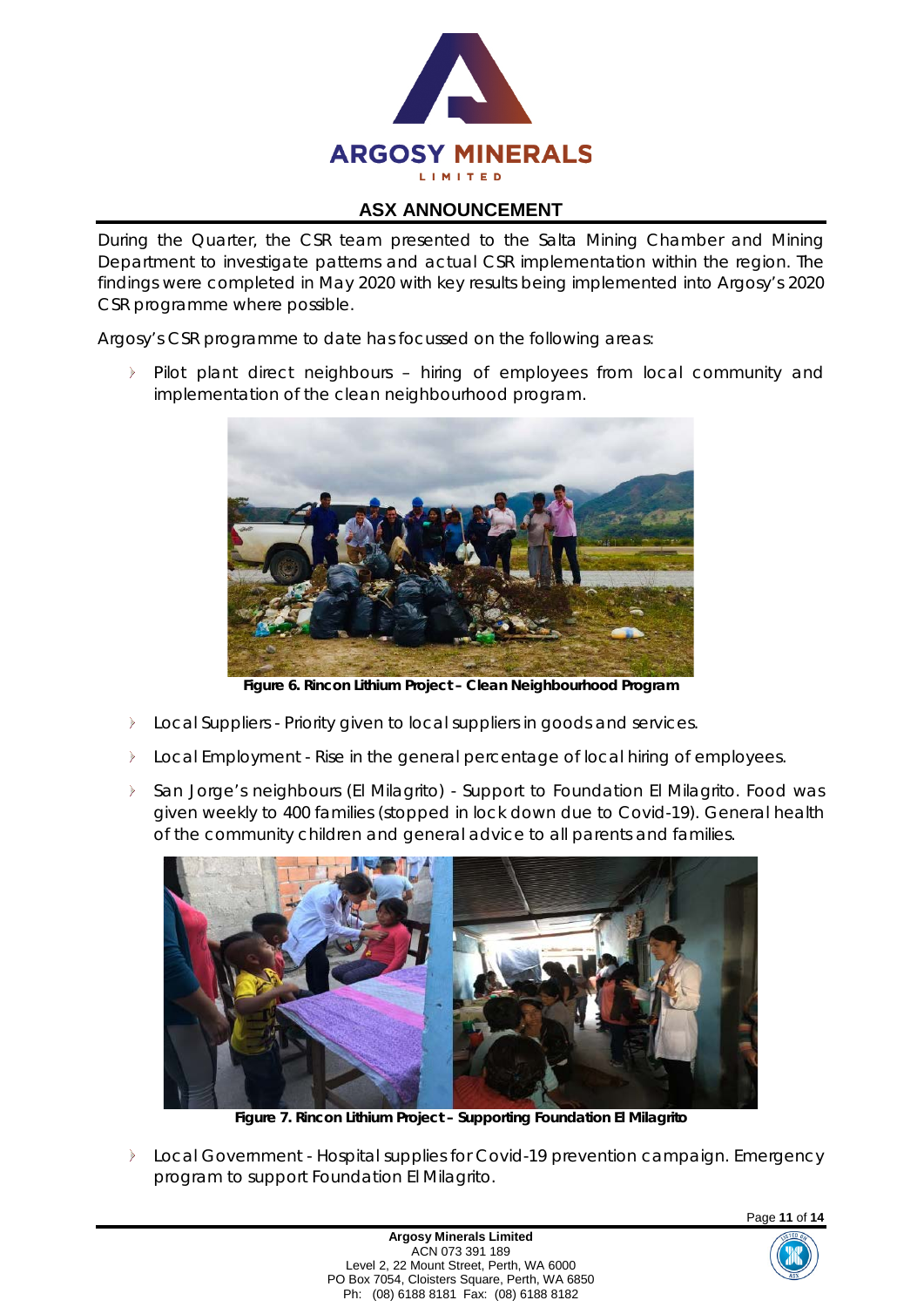

- **Diacapato Community HSE Training and equipment delivered to employees.**
- **Mining Chamber RSE Investigation Report.**

Argosy continues making a valuable contribution to the local communities through its CSR programme and will continue supporting local communities in developing a sustainable economic environment with long lasting benefits.

## **Corporate**

The Company's Annual General Meeting was held via a live webcast during the Quarter.

During the Quarter, the total expenditure of approximately \$248,000 was provided to Puna Mining to fund the continued development works at the Rincon Lithium Project.

There was no material exploration activities conducted during the Quarter.

As outlined in the attached Appendix 5B (section 6.1), during the Quarter, approximately \$141,000 in payments were made to related parties and their associates, this being for director salaries, consultancy fees, superannuation and other related costs associated with the provision of Company Secretarial and accounting services.

#### **Schedule of Tenements**

The schedule of tenements held by the Company at the end of the Quarter is shown below. No tenements were acquired or disposed during the Quarter.

| Tenement                             | Location         | <b>Beneficial Percentage held</b> |
|--------------------------------------|------------------|-----------------------------------|
| File 7272 (Telita) <sup>1</sup>      | Salta, Argentina | 77.5% (JV, earning up to 90%)     |
| File 14342 (Chiquita 2) <sup>1</sup> | Salta, Argentina | 77.5% (JV, earning up to 90%)     |
| File 22850 (Romulo) 1                | Salta, Argentina | 77.5% (JV, earning up to 90%)     |
| File 22955 (Frodo) 1                 | Salta, Argentina | 77.5% (JV, earning up to 90%)     |
| File 1414 (Talisman) <sup>1</sup>    | Salta, Argentina | 77.5% (JV, earning up to 90%)     |
| File 1904 (Nelly) 1                  | Salta, Argentina | 77.5% (JV, earning up to 90%)     |
| File 1905 (Angelica) <sup>1</sup>    | Salta, Argentina | 77.5% (JV, earning up to 90%)     |
| File 2889 (Maria) 1                  | Salta, Argentina | 77.5% (JV, earning up to 90%)     |
| File 2890 (Irene) 1                  | Salta, Argentina | 77.5% (JV, earning up to 90%)     |
| File 6343 (Tigre) 1                  | Salta, Argentina | 77.5% (JV, earning up to 90%)     |
| File 6345 (Puma) 1                   | Salta, Argentina | 77.5% (JV, earning up to 90%)     |
| File 100561 (Praga I) <sup>1</sup>   | Salta, Argentina | 77.5% (JV, earning up to 90%)     |
| File 100562 (Praga II) <sup>1</sup>  | Salta, Argentina | 77.5% (JV, earning up to 90%)     |
| File 100625 (Praga III) <sup>1</sup> | Salta, Argentina | 77.5% (JV, earning up to 90%)     |
| File 10626 (Praga IV) 1              | Salta, Argentina | 77.5% (JV, earning up to 90%)     |
| File 17902 (Reyna) 1                 | Salta, Argentina | 77.5% (JV, earning up to 90%)     |
| File 62308 (Tincal) 1                | Salta, Argentina | 77.5% (JV, earning up to 90%)     |
| File 6681 (San Marcos) <sup>1</sup>  | Salta, Argentina | 77.5% (JV, earning up to 90%)     |
| File 7215 (Jujuy) 1                  | Salta, Argentina | 77.5% (JV, earning up to 90%)     |
| File 14970 (San Jose) 1              | Salta, Argentina | 77.5% (JV, earning up to 90%)     |

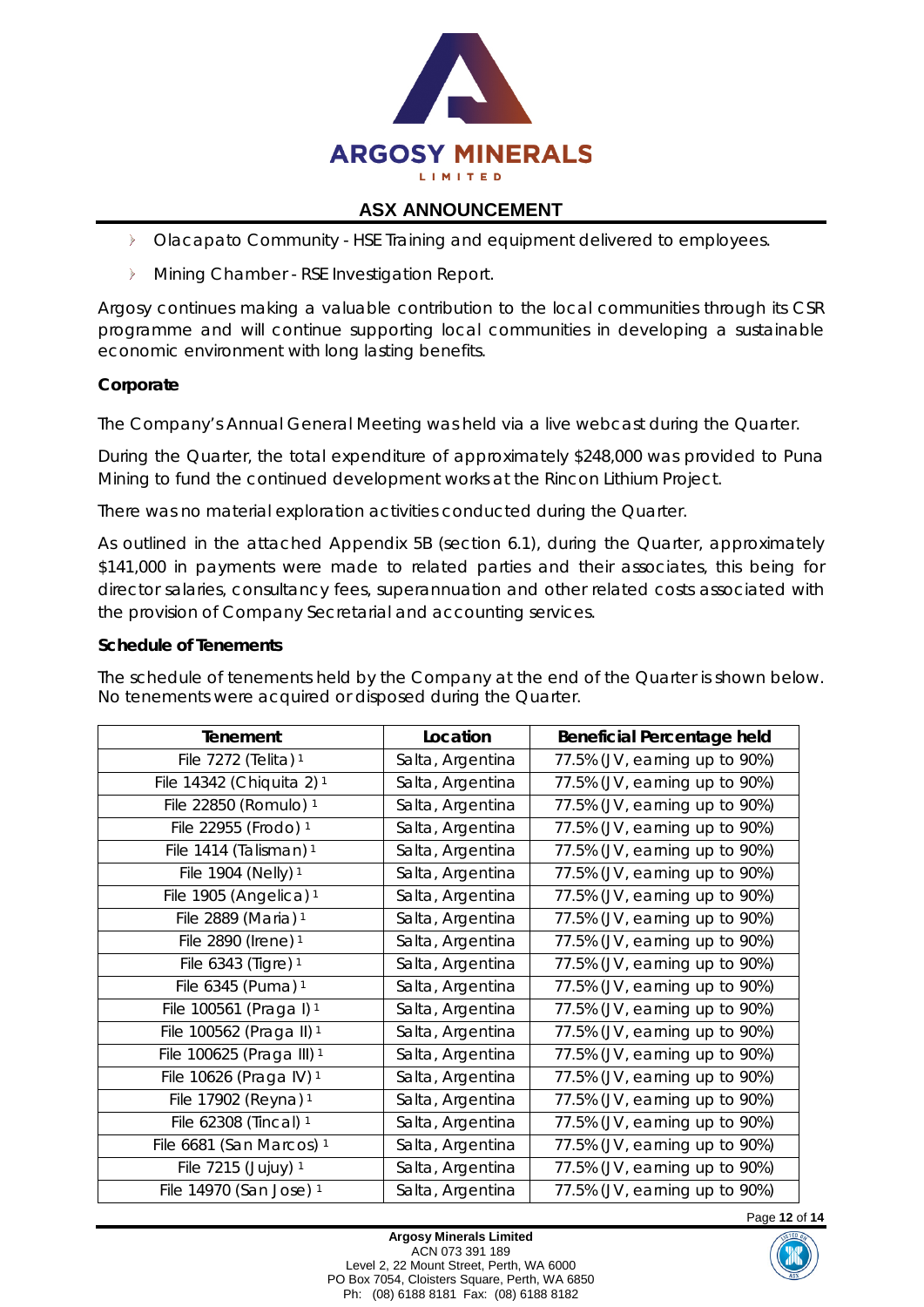

| Mining easement right (File 4128) <sup>1</sup>  | Salta, Argentina | 77.5% (JV, earning up to 90%) |
|-------------------------------------------------|------------------|-------------------------------|
| Mining easement right (File 15698) <sup>1</sup> | Salta, Argentina | 77.5% (JV, earning up to 90%) |
| NMC1162672 - 1162935                            | Nevada, USA      | 100%                          |
| NMC1131801 - 1131815                            | Nevada, USA      | 100%                          |
| NMC1131817 - 1131827                            | Nevada, USA      | 100%                          |
| NMC1131830 - 1131837                            | Nevada, USA      | 100%                          |
| NMC1131842 - 1131852                            | Nevada, USA      | 100%                          |
| NMC1131856 - 1131868                            | Nevada, USA      | 100%                          |
| NMC1131871 - 1131973                            | Nevada, USA      | 100%                          |

<sup>1</sup> Interest in mining tenement held 100% by Puna Mining S.A.

#### **ENDS**

*This announcement has been authorised by Jerko Zuvela, the Company's Managing Director.*

For more information on Argosy Minerals Limited and to subscribe for regular updates, please visit our *website at [www.argosyminerals.com.au](http://www.argosyminerals.com.au/) or contact us via [admin@argosyminerals.com.au](mailto:admin@argosyminerals.com.au) or* Twitter *[@ArgosyMinerals](https://twitter.com/ArgosyMinerals)*.

#### **For further information:**

Jerko Zuvela Managing Director

**T |** +61 8 6188 8181 **E |** [admin@argosyminerals.com.au](mailto:admin@argosyminerals.com.au)

**W|** [www.argosyminerals.com.au](http://www.argosyminerals.com.au/)

**Forward Looking Statements:** Statements regarding plans with respect to the Company's mineral properties are forward looking statements. There can be no assurance that the Company's plans for development of its mineral properties will proceed as expected. There can be no assurance that the Company will be able to confirm the presence of mineral deposits, that any mineralisation will prove to be economic or that a mine will successfully be developed on any of the Company's mineral properties.

Argosy confirms that it is not aware of any new information or data that materially affects the information included in the original market announcement and, in the case of Mineral Resources or Ore Reserves, that all material assumptions and technical parameters underpinning the estimates in the relevant market announcement continue to apply and have not materially changed. Argosy confirms that the form and context in which the Competent Person's findings are presented have not been materially modified from the original market announcement.

#### **Competent Person's Statement – Rincon Lithium Project**

The information contained in this ASX release relating to Exploration Results has been prepared by Mr Jerko Zuvela. Mr Zuvela is a Member of the Australasian Institute of Mining and Metallurgy and has sufficient experience that is relevant to the style of mineralisation and type of deposit under consideration and to the activity being undertaken to qualify as a Competent Person as defined in the 2012 Edition of the Australasian Code for Reporting of Exploration Results, Mineral Resources and Ore Reserves. Mr Zuvela is the Managing Director of Argosy Minerals Ltd and consents to the inclusion in this announcement of this information in the form and context in which it appears. The information